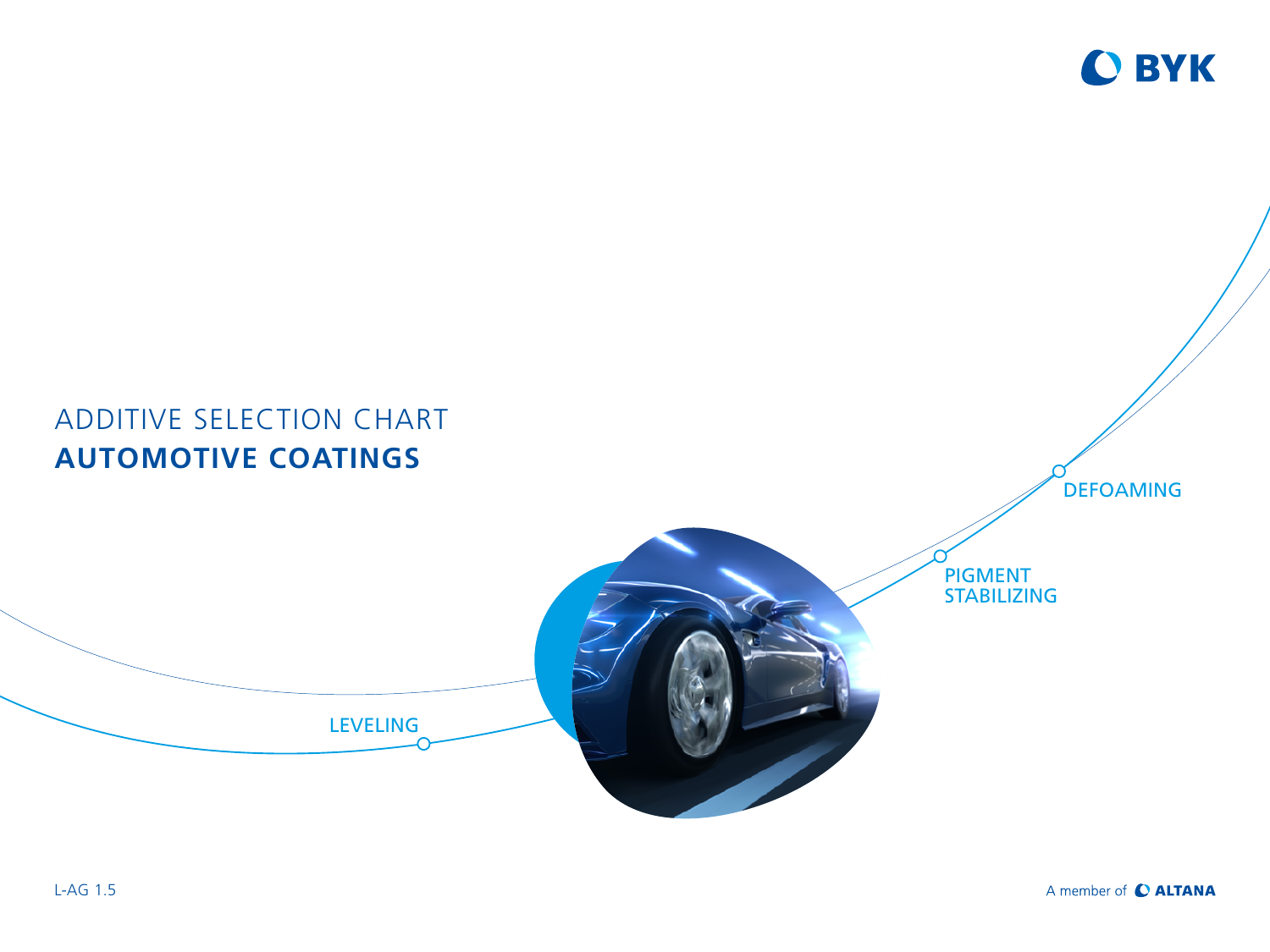### **Automotive OEM coatings (1/4)**

### **Electrodeposition coatings**

| Application    | Pigment stabilization, gloss, Leveling<br>anti-flood, anti-float                    |                | Anti-cratering,<br>oil robustness | <b>Substrate wetting</b>           | <b>Defoaming</b>                                            | Increase of surface energy Adhesion                             |                           |
|----------------|-------------------------------------------------------------------------------------|----------------|-----------------------------------|------------------------------------|-------------------------------------------------------------|-----------------------------------------------------------------|---------------------------|
| <b>Aqueous</b> | BYK-DYNWET 800<br>DISPERBYK-109<br>DISPERBYK-111<br>DISPERBYK-192<br>DISPERBYK-2117 | BYK-DYNWET 800 | BYK-326 ●<br>BYK-327 ●            | BYK-347 ●<br>BYK-349 ●<br>BYK-3455 | BYK-011 ●<br>BYK-012 ●<br>$BYK-014$ $\bullet$<br>BYK-1740 ● | Silicone-free:<br>BYK-3560<br>Silicone:<br>BYK-3565<br>BYK-3566 | BYK-3560 ●<br>BYK-4513* ● |

First recommendation Second recommendation \*Please pre-neutralize before use.

For more products for electrodeposition coatings, please contact **ecoat.byk@altana.com**

### **Primer surfacers**

| <b>Application</b> | <b>Pigment stabilization, gloss,</b><br>anti-flood, anti-float                                                |                                                                                                                                                   | <b>Anti-settling</b>                    | <b>Anti-sagging</b>                         | <b>Leveling</b>                           | Anti-cratering                      | <b>Substrate</b><br>wetting     | <b>Defoaming</b>                                               | <b>Boiling marks,</b><br>pinholes                                          | Increase of<br>electrical                         | Increase of<br>surface energy        |
|--------------------|---------------------------------------------------------------------------------------------------------------|---------------------------------------------------------------------------------------------------------------------------------------------------|-----------------------------------------|---------------------------------------------|-------------------------------------------|-------------------------------------|---------------------------------|----------------------------------------------------------------|----------------------------------------------------------------------------|---------------------------------------------------|--------------------------------------|
|                    | <b>Colored and dark</b><br>primer surfacers                                                                   | <b>Light and white</b><br>primer surfacers                                                                                                        |                                         |                                             |                                           |                                     |                                 |                                                                |                                                                            | conductivity                                      |                                      |
| Solvent-borne      | DISPERBYK-2055<br>DISPERBYK-2155 ●<br>With high levels of<br>$BaSO$ .:<br>DISPERBYK-180                       | DISPERBYK-111<br><b>DISPERBYK-180 ●</b>                                                                                                           | RHEOBYK-7410 ET<br><b>RHEOBYK-D410●</b> | RHEOBYK-415<br>RHEOBYK-430<br>RHEOBYK-405 O | <b>BYK-355 ●</b><br>BYK-358 NO<br>BYK-399 | BYK-322<br>BYK-3550 ●               | BYK-3550 ●                      | BYK-051 NO<br>BYK-052 NO                                       | BYK-392 ●<br><b>BYKETOL-OK</b> •                                           | BYK-ES 80<br>(effective in the<br>liquid coating) | BYK-3560 ●<br>BYK-3565 ●<br>BYK-3566 |
| <b>Aqueous</b>     | Grind with resin:<br>DISPERBYK-180<br>DISPERBYK-2012<br>Resin-free grind:<br>DISPERBYK-2010<br>DISPERBYK-2014 | Grind with resin:<br><b>DISPERBYK-180 ●</b><br>DISPERBYK-2012 ●<br>Resin-free grind:<br><b>DISPERBYK-199●</b><br>DISPERBYK-2010<br>DISPERBYK-2080 | RHEOBYK-7420 ES<br>RHEOBYK-7420 ET      | RHEOBYK-440<br><b>RHEOBYK-H 7625 VF ●</b>   | BYK-381 ●<br>BYK-3560<br>BYK-3565 ●       | BYK-349 ●<br>BYK-3565 ●<br>BYK-3566 | BYK-346<br>BYK-347 ●<br>BYK-349 | BYK-011 ●<br><b>BYK-015 ●</b><br>$BYK-024$ $\circlearrowright$ | BYKETOL-AQ <b>O</b><br><b>BYKETOL-WAO</b><br>$BYK-015$ $\circlearrowright$ |                                                   | BYK-3560 ●<br>BYK-3565<br>BYK-3566   |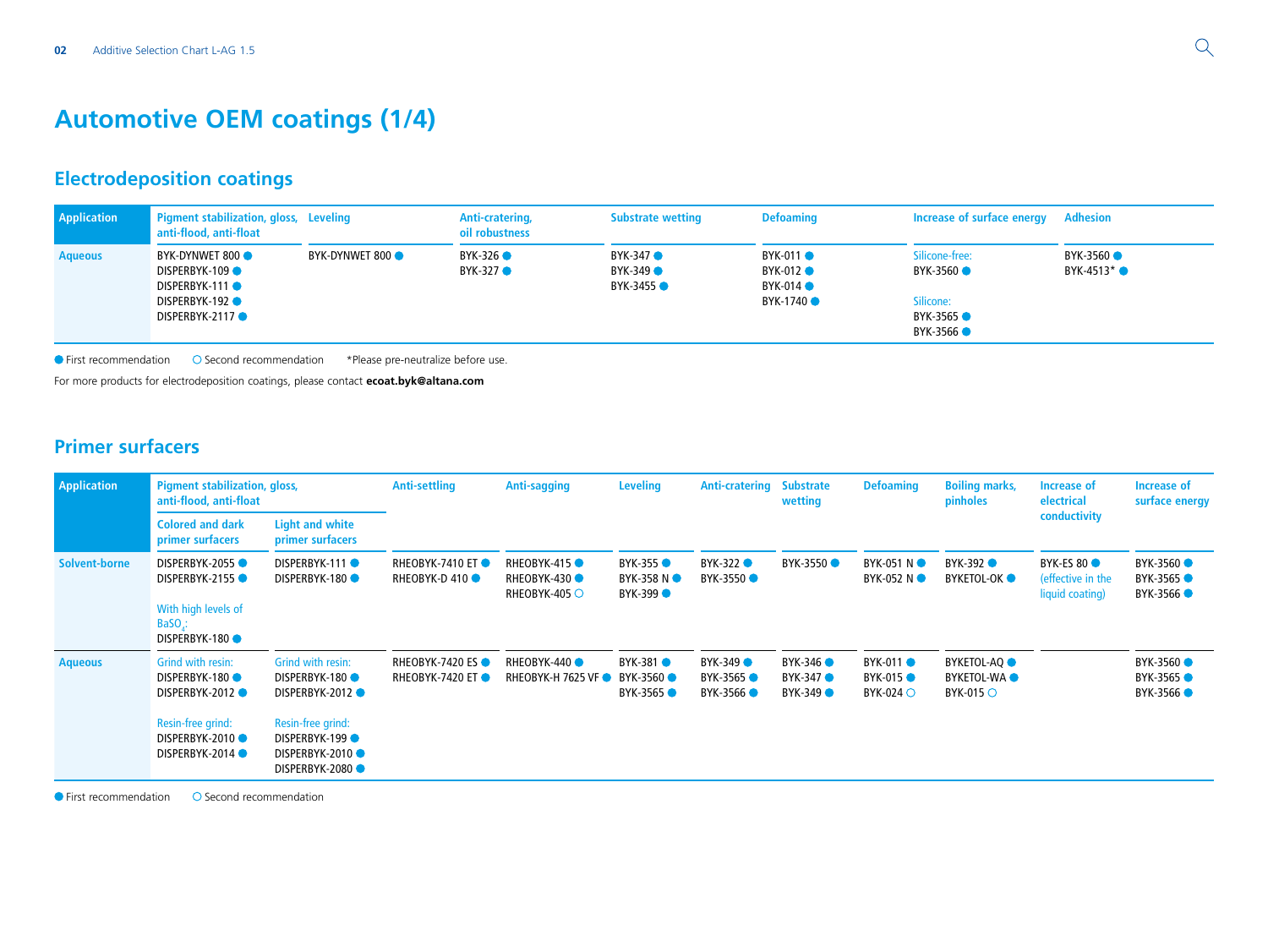### **Automotive OEM coatings (2/4)**

#### **One-coat topcoats (solid colors)**

| <b>Application</b>   | <b>Pigment stabilization, gloss,</b><br>anti-flood, anti-float                                                                                          |                                                                                                                                                                                | <b>Anti-settling</b>                               | <b>Anti-sagging</b>                                           | <b>Leveling</b>                                                                                                                        | <b>Anti-cratering</b>                                     | <b>Substrate</b><br>wetting                         | <b>Surface slip</b>                                   | <b>Defoaming</b>                                   | <b>Boiling marks,</b><br>pinholes                           | Increase of<br>electrical                                |
|----------------------|---------------------------------------------------------------------------------------------------------------------------------------------------------|--------------------------------------------------------------------------------------------------------------------------------------------------------------------------------|----------------------------------------------------|---------------------------------------------------------------|----------------------------------------------------------------------------------------------------------------------------------------|-----------------------------------------------------------|-----------------------------------------------------|-------------------------------------------------------|----------------------------------------------------|-------------------------------------------------------------|----------------------------------------------------------|
|                      | <b>Titanium dioxide,</b><br>inorganic pigments                                                                                                          | <b>Organic pigments,</b><br>carbon black                                                                                                                                       |                                                    |                                                               |                                                                                                                                        |                                                           |                                                     |                                                       |                                                    |                                                             | conductivity                                             |
| <b>Solvent-borne</b> | Acidic surface:<br>DISPERBYK-161*<br>Acidic/basic surface:<br>DISPERBYK-180<br><b>Basic surface:</b><br>DISPERBYK-110<br>DISPERBYK-111<br>DISPERBYK-180 | DISPERBYK-161*<br>DISPERBYK-2013<br>DISPERBYK-2014<br>DISPERBYK-2200*<br><b>DPP</b> pigments:<br>DISPERBYK-166<br><b>Combination with</b><br>synergists:<br>BYK-SYNERGIST 2100 | <b>RHEOBYK-7410 ET●</b><br><b>RHEOBYK-D410●</b>    | <b>RHEOBYK-415 ●</b><br>RHEOBYK-430<br>RHEOBYK-405 $\bigcirc$ | Silicone-free:<br>BYK-355 ●<br>BYK-358 NO<br><b>BYK-399</b><br>Silicone:<br><b>BYK-315 N</b> ●<br><b>BYK-320 ●</b><br><b>BYK-331 ●</b> | BYK-306<br>BYK-310<br>BYK-378 ●<br>BYK-3550<br>BYK-3568   | <b>BYK-306</b><br>BYK-331<br>BYK-3550<br>BYK-3568 ● | BYK-306 ●<br><b>BYK-378</b><br>BYK-3568<br>BYK-3760 ○ | BYK-141 ●                                          | BYK-352<br>BYK-392<br><b>BYKETOL-OK</b>                     | <b>BYK-ES 80</b><br>(effective in the<br>liquid coating) |
| <b>Aqueous</b>       | Grind with resin:<br>DISPERBYK-180<br>DISPERBYK-2012 O<br>Resin-free grind:<br>DISPERBYK-190<br>DISPERBYK-2012<br>DISPERBYK-2018<br>DISPERBYK-2019      | Grind with resin:<br>DISPERBYK-184<br>DISPERBYK-2012 ●<br>DISPERBYK-2014 ●<br>Resin-free grind:<br>DISPERBYK-190<br>DISPERBYK-2012<br>DISPERBYK-2014                           | <b>RHEOBYK-7420 ES●</b><br><b>RHEOBYK-7420 ET●</b> | RHEOBYK-440<br><b>RHEOBYK-H 7625 VF ●</b>                     | BYK-381 <b>O</b><br>BYK-3565 ●                                                                                                         | BYK-326 ●<br>BYK-331 ●<br>BYK-333<br>BYK-3565<br>BYK-3566 | BYK-347<br>BYK-349 ●<br>BYK-3451 ●<br>BYK-3455 ●    | BYK-331<br>BYK-333 ●<br><b>BYK-378</b>                | <b>BYK-011</b> ●<br><b>BYK-015 ●</b><br>BYK-1710 ○ | <b>BYKETOL-AQ</b><br><b>BYKETOL-WAO</b><br><b>BYK-015 ○</b> |                                                          |

 $\bullet$  First recommendation  $\bullet$  Second recommendation

\*In cases where the cationic groups of these additives interact with acidic components of the formulation (such as catalysts) DISPERBYK-170 is recommended instead.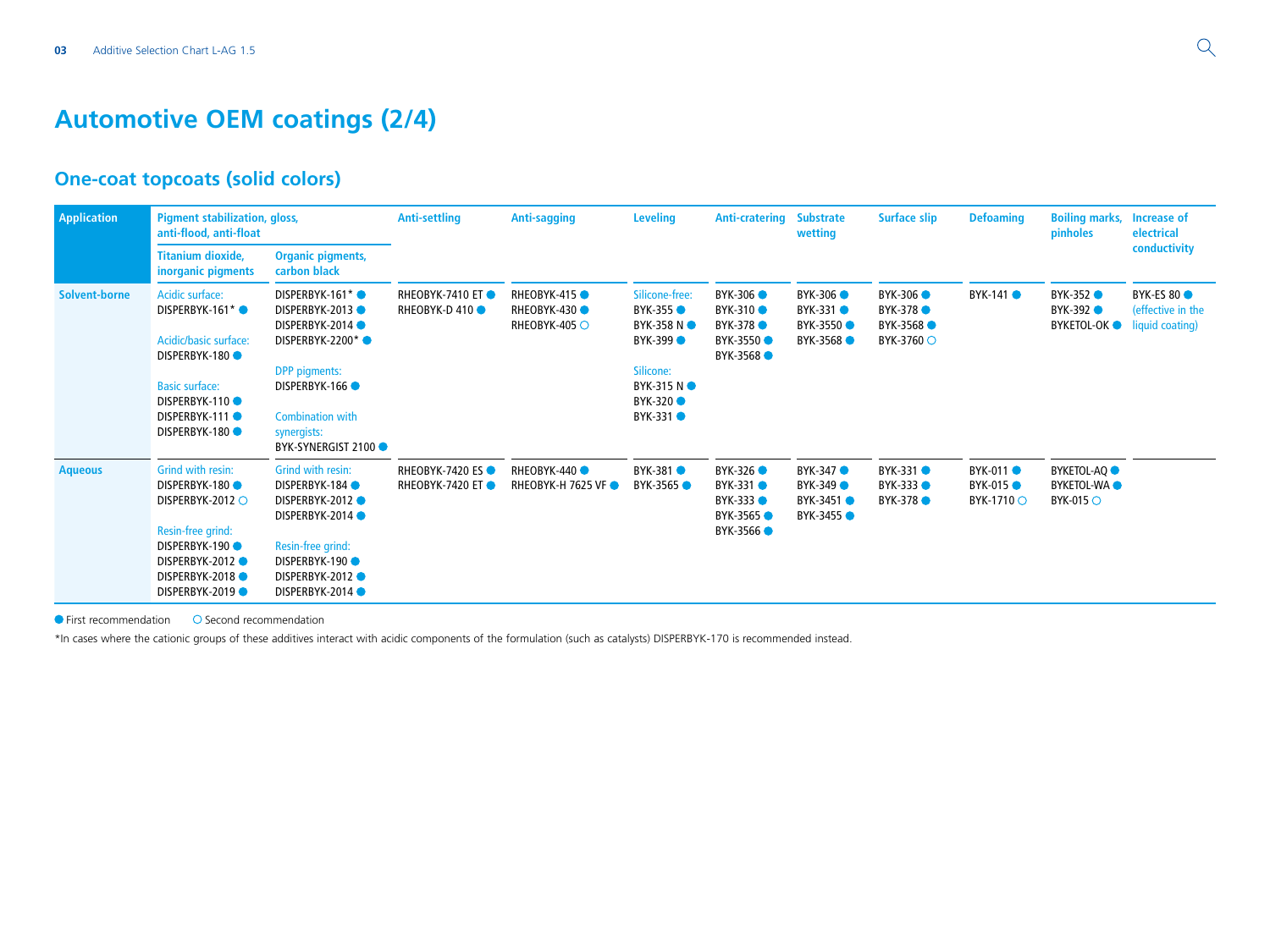# **Automotive OEM coatings (3/4)**

#### **Basecoats**

| <b>Application</b>   |                                                                                                                                  | Pigment stabilization, gloss, anti-flood, anti-float                                                                                                                                               |                                                  | <b>Anti-settling</b>                                                                                             | <b>Leveling</b>         | <b>Anti-cratering</b>                            | <b>Substrate</b>                            | <b>Defoaming</b>                                         | <b>Boiling marks,</b>                                       | <b>Orientation of</b>                                                                                                     | Increase of            |
|----------------------|----------------------------------------------------------------------------------------------------------------------------------|----------------------------------------------------------------------------------------------------------------------------------------------------------------------------------------------------|--------------------------------------------------|------------------------------------------------------------------------------------------------------------------|-------------------------|--------------------------------------------------|---------------------------------------------|----------------------------------------------------------|-------------------------------------------------------------|---------------------------------------------------------------------------------------------------------------------------|------------------------|
|                      | <b>Titanium dioxide,</b><br>inorganic pigments                                                                                   | <b>Organic pigments,</b><br>carbon black                                                                                                                                                           | <b>Effect pigments</b>                           |                                                                                                                  |                         |                                                  | wetting                                     |                                                          | pinholes                                                    | effect pigments                                                                                                           | surface energy         |
| <b>Solvent-borne</b> | DISPERBYK-110<br>DISPERBYK-180<br>DISPERBYK-2026                                                                                 | <b>With CAB:</b><br>DISPERBYK-2000<br>DISPERBYK-2001<br><b>Without CAB:</b><br>DISPERBYK-161<br>DISPERBYK-2200<br>DISPERBYK-2000 ○<br><b>Combination with</b><br>synergists:<br>BYK-SYNERGIST 2100 | DISPERBYK-110<br>DISPERBYK-162                   | <b>RHEOBYK-7410 ET●</b><br><b>RHEOBYK-D410●</b><br>Wax:<br>CERATIX 8561 ●<br>CERATIX 8563<br><b>CERATIX 8566</b> | BYK-315 NO<br>BYK-320 ● | BYK-3550 ●                                       | <b>BYK-320 ●</b><br>BYK-3550 ●<br>BYK-331 O |                                                          |                                                             | <b>CERAFAK 103</b><br>CERAFAK 106 ●<br><b>CERAFAK 110</b><br><b>CERATIX 8561</b><br>CERATIX 8563 ●<br><b>CERATIX 8566</b> | BYK-3565 ●<br>BYK-3566 |
| <b>Aqueous</b>       | Grind with resin:<br>DISPERBYK-180<br>DISPERBYK-2012 ●<br>Resin-free grind:<br>DISPERBYK-190<br>DISPERBYK-2012<br>DISPERBYK-2080 | Grind with resin:<br>DISPERBYK-184<br>DISPERBYK-2012<br>DISPERBYK-2014<br>Resin-free grind:<br>DISPERBYK-190<br>DISPERBYK-2012<br>DISPERBYK-2014                                                   | DISPERBYK-180<br>DISPERBYK-192<br>DISPERBYK-2060 | <b>RHEOBYK-7420 ES●</b><br><b>RHEOBYK-7420 ET●</b>                                                               | BYK-381 ●<br>BYK-3560   | BYK-326<br>BYK-349 ●<br>BYK-3565 ●<br>BYK-3566 ● | BYK-347 ●<br><b>BYK-349 ●</b>               | BYK-011 ●<br><b>BYK-015 ●</b><br>BYK-028 O<br>BYK-1710 ○ | <b>BYK-015</b><br>BYKETOL-AQ <b>O</b><br><b>BYKETOL-WAO</b> | AQUATIX 8421<br>LAPONITE-RD <sup>O</sup><br>RHEOBYK-440                                                                   | BYK-3565 ●<br>BYK-3566 |

 $Q$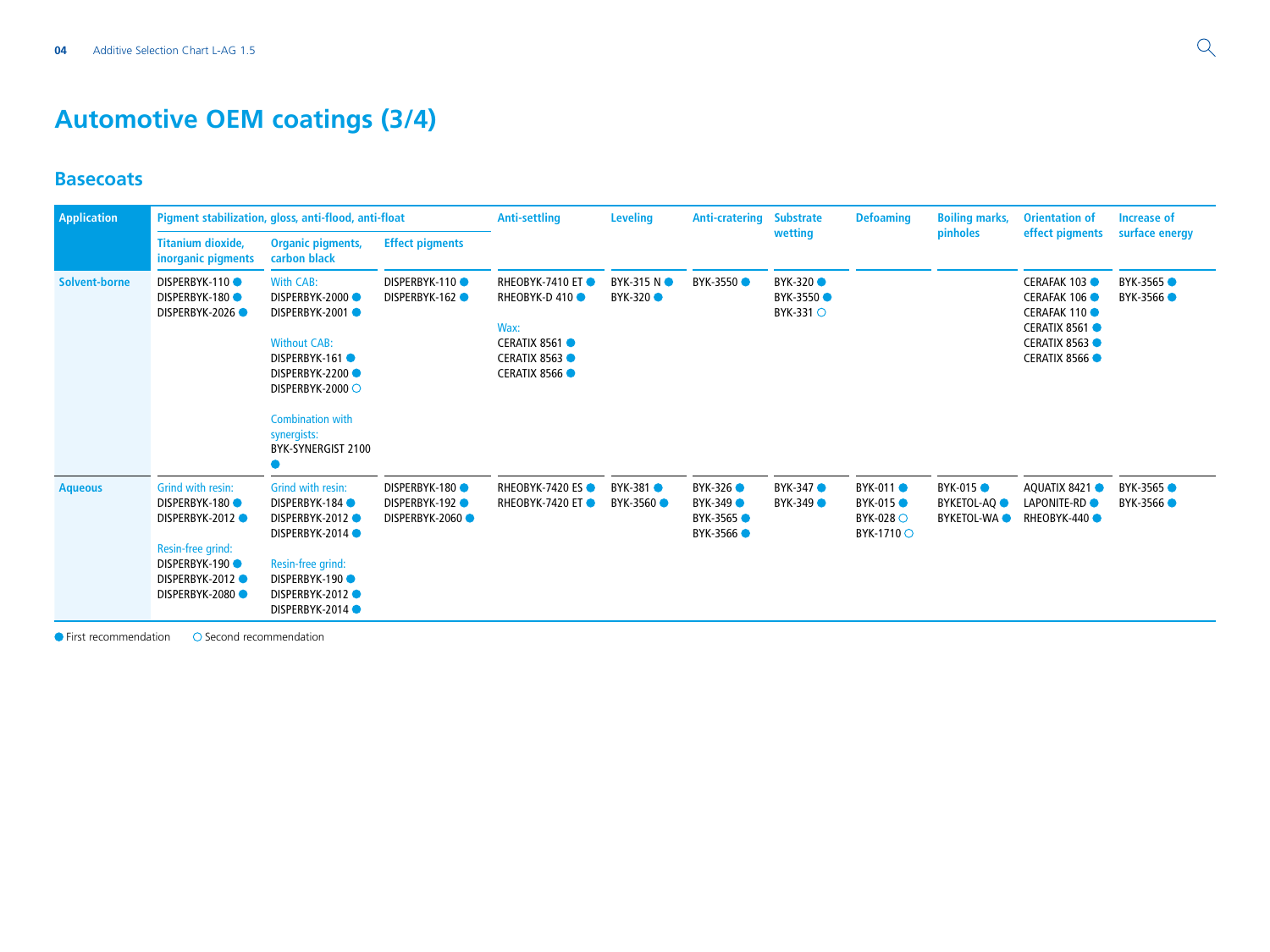# **Automotive OEM coatings (4/4)**

#### **Clearcoats**

| Application    | Anti-sagging                                | <b>Leveling</b>                                                         | <b>Anti-cratering</b>                                                | <b>Substrate wetting</b>                                    | <b>Scratch resistance</b><br>(dry) | <b>Surface slip</b>                              | <b>Defoaming</b>                            | <b>Boiling marks,</b><br>pinholes                                      | <b>Increase of electrical</b><br>conductivity     |
|----------------|---------------------------------------------|-------------------------------------------------------------------------|----------------------------------------------------------------------|-------------------------------------------------------------|------------------------------------|--------------------------------------------------|---------------------------------------------|------------------------------------------------------------------------|---------------------------------------------------|
| Solvent-borne  | RHEOBYK-415<br>RHEOBYK-430<br>RHEOBYK-405 O | BYK-315 NO<br>BYK-326 ●<br>BYK-358 NO<br><b>BYK-399 ●</b><br>BYK-3550 ● | <b>BYK-306 ●</b><br>BYK-310 ●<br>BYK-378 ●<br>BYK-3550 ●<br>BYK-3568 | BYK-306 ●<br>BYK-331 ●<br>BYK-378 ●<br>BYK-3550<br>BYK-3568 | NANOBYK-3650<br>NANOBYK-3652       | BYK-306 ●<br>BYK-378 ●<br>BYK-3568<br>BYK-3760 O | $BYK-141$ $\bullet$                         | 1-pack systems:<br>BYK-390 ●<br>2-pack systems:<br>BYKETOL-OK <b>O</b> | BYK-ES 80<br>(effective in the<br>liquid coating) |
| <b>Aqueous</b> | <b>RHEOBYK-H 7625 VF ●</b>                  | BYK-381 ●<br>BYK-3565 ●                                                 | BYK-326 ●<br>BYK-331 ●<br>BYK-333 ●<br>BYK-349 ●                     | BYK-347 ●<br>BYK-349 ●                                      |                                    | BYK-331 ●<br>BYK-333 ●<br>BYK-378                | BYK-011 ●<br><b>BYK-015 ●</b><br>BYK-1710 ○ | BYKETOL-AQ <b>O</b><br><b>BYKETOL-WAO</b><br>BYK-015 $\circ$           |                                                   |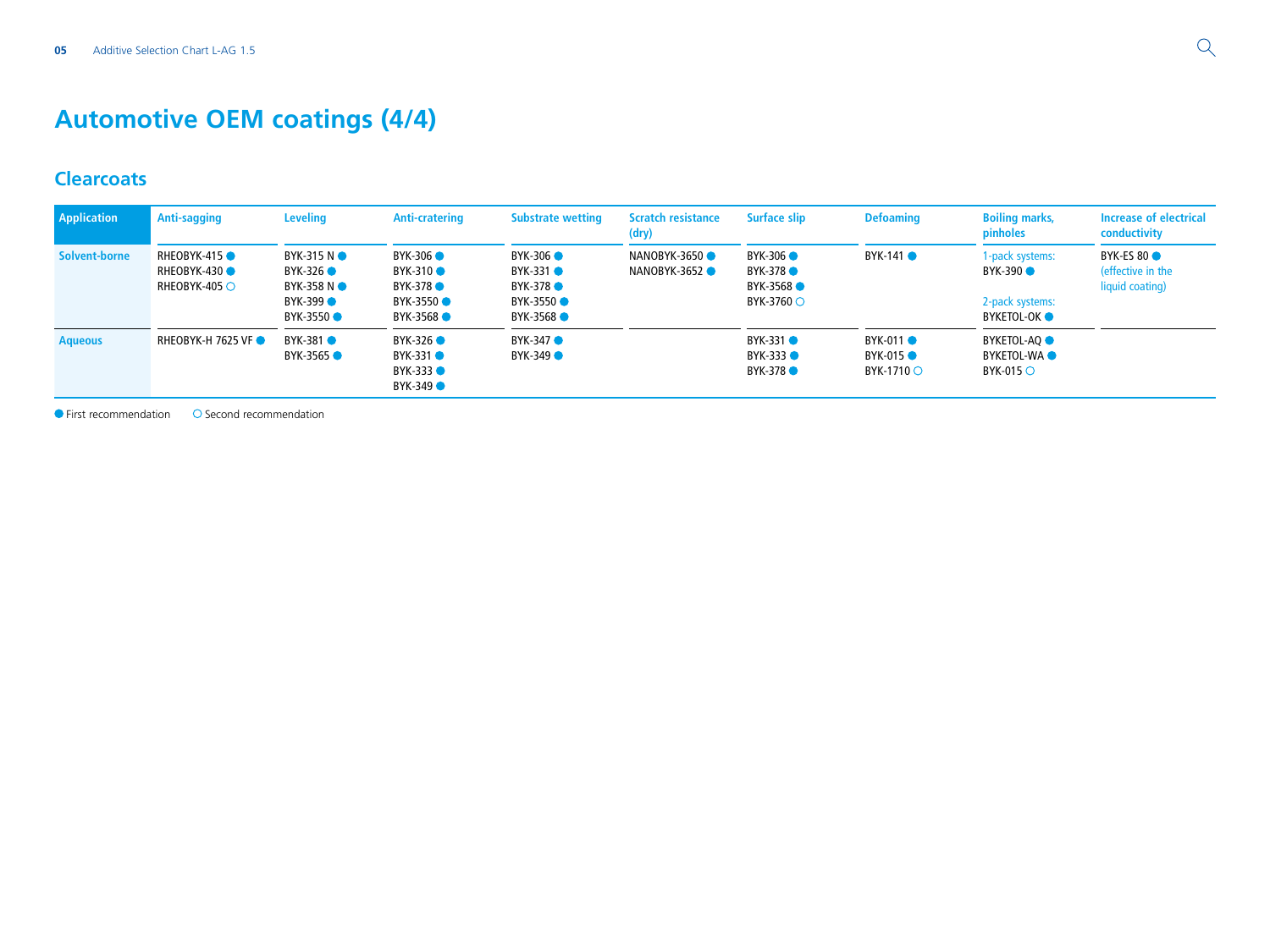### **Automotive refinish coatings (1/4)**

#### **Putty**

| Viscosity reduction/increase of filler content                                            | Air release        | <b>Rheology</b>                                                                                                                              |
|-------------------------------------------------------------------------------------------|--------------------|----------------------------------------------------------------------------------------------------------------------------------------------|
| BYK-W 969<br><b>Cobalt-accelerated systems:</b><br><b>BYK-W 966 •</b><br><b>BYK-W 980</b> | <b>BYK-A 555 •</b> | <b>CLAYTONE-VZ</b><br>RHEOBYK-100 <sup>0</sup><br>RHEOBYK-7503<br><b>RHEOBYK-7590</b><br><b>RHEOBYK-R 605 ●</b><br>$CLAYTONE-MPZ$ $\bigcirc$ |

 $\bullet$  First recommendation  $\bullet$  Second recommendation

### **Primer Surfacers**

| <b>Application</b> |                                                                                 | Pigment stabilization, gloss, anti-flood, anti-float Anti-settling                        |                                                                             | Anti-sagging                                              | <b>Leveling</b>                                          | Anti-cratering                    | <b>Substrate wetting</b> | <b>Defoaming</b>                                                                   | <b>Increase of</b>     |
|--------------------|---------------------------------------------------------------------------------|-------------------------------------------------------------------------------------------|-----------------------------------------------------------------------------|-----------------------------------------------------------|----------------------------------------------------------|-----------------------------------|--------------------------|------------------------------------------------------------------------------------|------------------------|
|                    | Colored and dark primer Light and white primer<br><b>surfacers</b><br>surfacers |                                                                                           |                                                                             |                                                           |                                                          |                                   |                          |                                                                                    | surface energy         |
| Solvent-borne      | DISPERBYK-163<br>DISPERBYK-2055<br>DISPERBYK-2155                               | DISPERBYK-111<br>DISPERBYK-180                                                            | RHEOBYK-7410 ET<br><b>RHEOBYK-D410●</b>                                     | RHEOBYK-405<br>RHEOBYK-415<br>RHEOBYK-430                 | BYK-320 ●<br><b>BYK-355 ●</b><br>BYK-358 NO<br>BYK-399 ● | BYK-322 <sup>O</sup><br>BYK-3550  | BYK-322 ●<br>BYK-3550    | BYK-320 ●<br>BYK-392 ●                                                             | BYK-3565 ●<br>BYK-3566 |
| <b>Aqueous</b>     | Grind with resin:<br>DISPERBYK-180<br>DISPERBYK-2012<br>Resin-free grind:       | Grind with resin:<br><b>DISPERBYK-180 ●</b><br><b>DISPERBYK-199●</b><br>Resin-free grind: | <b>RHEOBYK-7420 ES ●</b><br>RHEOBYK-7420 ET ●<br><b>RHEOBYK-H 7625 VF ●</b> | AQUATIX 8421<br>RHEOBYK-440<br><b>RHEOBYK-H 7625 VF ●</b> | BYK-381 ●<br>BYK-3560 ●<br>BYK-3565 ●                    | BYK-349 ●<br>BYK-3565<br>BYK-3566 | BYK-347 ●<br>BYK-349 ●   | BYK-011 ●<br><b>BYK-015 ●</b><br>$BYK-024$ $\circlearrowright$<br><b>BYK-028</b> ○ | BYK-3565 ●<br>BYK-3566 |
|                    | DISPERBYK-190<br>DISPERBYK-2010<br>DISPERBYK-2012 ●<br>DISPERBYK-2014 ●         | <b>DISPERBYK-190●</b><br>DISPERBYK-2010<br>DISPERBYK-2012                                 |                                                                             |                                                           |                                                          |                                   |                          |                                                                                    |                        |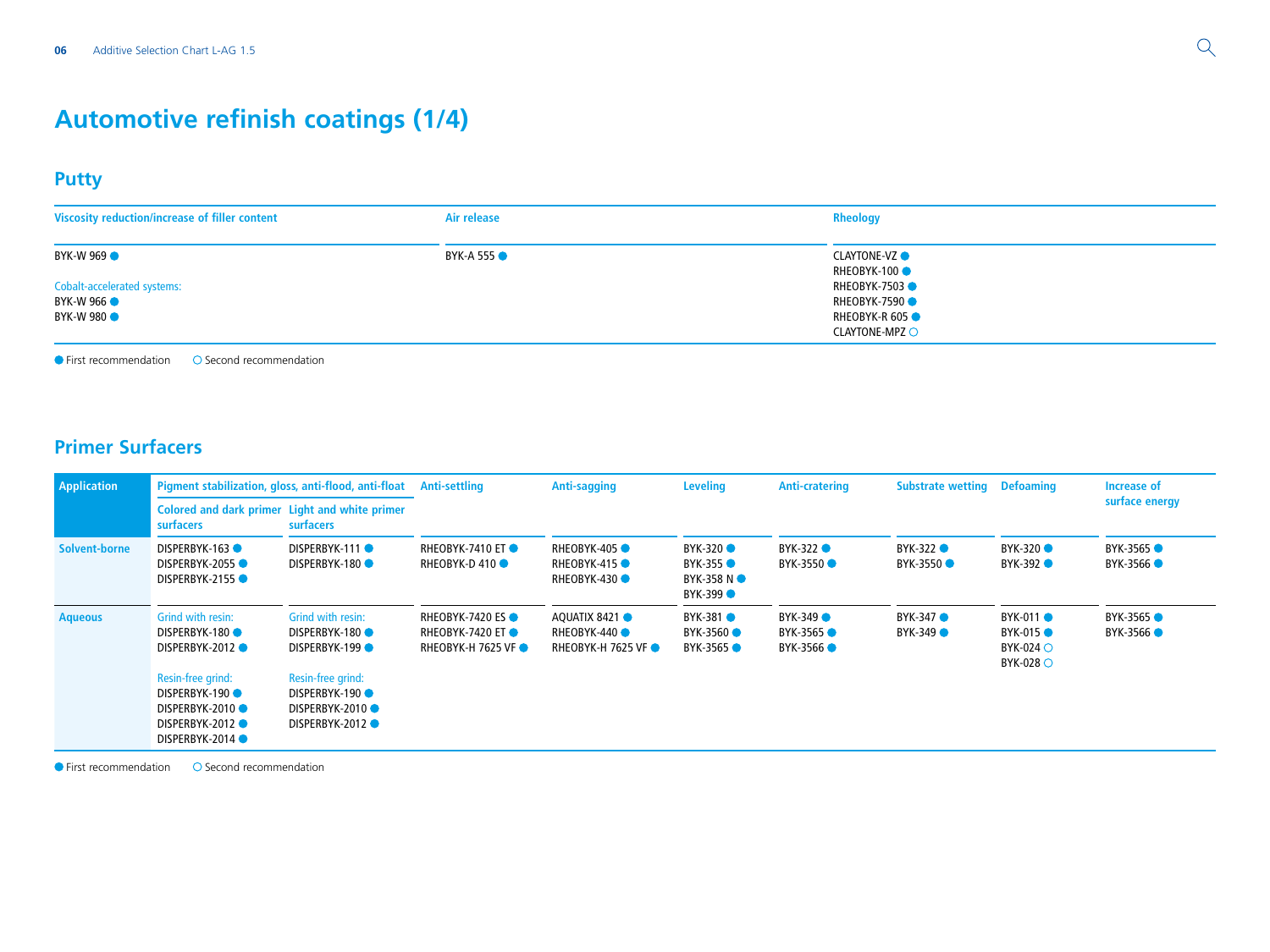### **Automotive refinish coatings (2/4)**

### **One-coat topcoats (solid colors)**

| <b>Application</b> | <b>Pigment stabilization, gloss,</b><br>anti-flood, anti-float                                                                                                   |                                                                                                                                                                                  | <b>Anti-settling</b>                               | Anti-sagging                              | <b>Leveling</b>                                    | <b>Anti-cratering</b>                                                  | <b>Substrate</b><br>wetting                           | <b>Scratch resistance</b><br>(dry) | <b>Surface slip</b>                                                  | <b>Defoaming</b>                                                                 | <b>Boiling marks,</b><br>pinholes                                        |
|--------------------|------------------------------------------------------------------------------------------------------------------------------------------------------------------|----------------------------------------------------------------------------------------------------------------------------------------------------------------------------------|----------------------------------------------------|-------------------------------------------|----------------------------------------------------|------------------------------------------------------------------------|-------------------------------------------------------|------------------------------------|----------------------------------------------------------------------|----------------------------------------------------------------------------------|--------------------------------------------------------------------------|
|                    | <b>Titanium dioxide,</b><br>inorganic pigments                                                                                                                   | <b>Organic pigments,</b><br>carbon black                                                                                                                                         |                                                    |                                           |                                                    |                                                                        |                                                       |                                    |                                                                      |                                                                                  |                                                                          |
| Solvent-borne      | 2-pack polyurethanes:<br>DISPERBYK-110<br>DISPERBYK-180<br>Thermoplastic acrylics:<br>DISPERBYK-145<br>DISPERBYK-2001<br>DISPERBYK-2155 O                        | 2-pack polyurethanes:<br>DISPERBYK-161<br>DISPERBYK-2013 ●<br>DISPERBYK-2014 ●<br>DISPERBYK-2200<br>Thermoplastic acrylics:<br>DISPERBYK-145<br>DISPERBYK-2001<br>DISPERBYK-2155 | <b>RHEOBYK-7410 ET●</b><br>RHEOBYK-D 410 ●         | <b>RHEOBYK-415 ●</b><br>RHEOBYK-430       | <b>BYK-320</b><br>BYK-352<br>BYK-358 NO<br>BYK-399 | <b>BYK-306</b><br><b>BYK-310</b><br><b>BYK-378 ●</b>                   | BYK-306<br>BYK-310<br><b>BYK-378</b>                  | NANOBYK-3650<br>NANOBYK-3652       | <b>BYK-306 ●</b><br><b>BYK-310</b><br><b>BYK-378</b> ●<br>BYK-3760 ● | BYK-052 NO<br><b>BYK-141 ●</b><br>BYK-392 ●                                      | BYK-392<br>BYKETOL-OK <b>O</b>                                           |
| <b>Aqueous</b>     | Grind with resin:<br>DISPERBYK-180<br>DISPERBYK-2012<br>Resin-free grind:<br>DISPERBYK-190<br><b>DISPERBYK-2012●</b><br>DISPERBYK-2018<br><b>DISPERBYK-2019●</b> | Grind with resin:<br>DISPERBYK-184<br>DISPERBYK-2012<br>DISPERBYK-2014<br>Resin-free grind:<br>DISPERBYK-190<br>DISPERBYK-2010<br>DISPERBYK-2012<br>DISPERBYK-2014               | <b>RHEOBYK-7420 ES●</b><br><b>RHEOBYK-7420 ET●</b> | RHEOBYK-440<br><b>RHEOBYK-H 7625 VF ●</b> | BYK-381 ●<br>BYK-3560 ●<br>BYK-3565 ●              | BYK-326 ●<br><b>BYK-331 ●</b><br>BYK-333 ●<br>BYK-3565 ●<br>BYK-3566 ● | BYK-347 ●<br><b>BYK-349</b><br>BYK-3451<br>BYK-3455 ● |                                    | BYK-331<br>BYK-333<br>BYK-378 ●                                      | BYK-011 ●<br><b>BYK-015</b><br>$BYK-024$ $\circlearrowright$<br><b>BYK-028</b> O | <b>BYKETOL-AQ</b><br><b>BYKETOL-WAO</b><br>$BYK-015$ $\circlearrowright$ |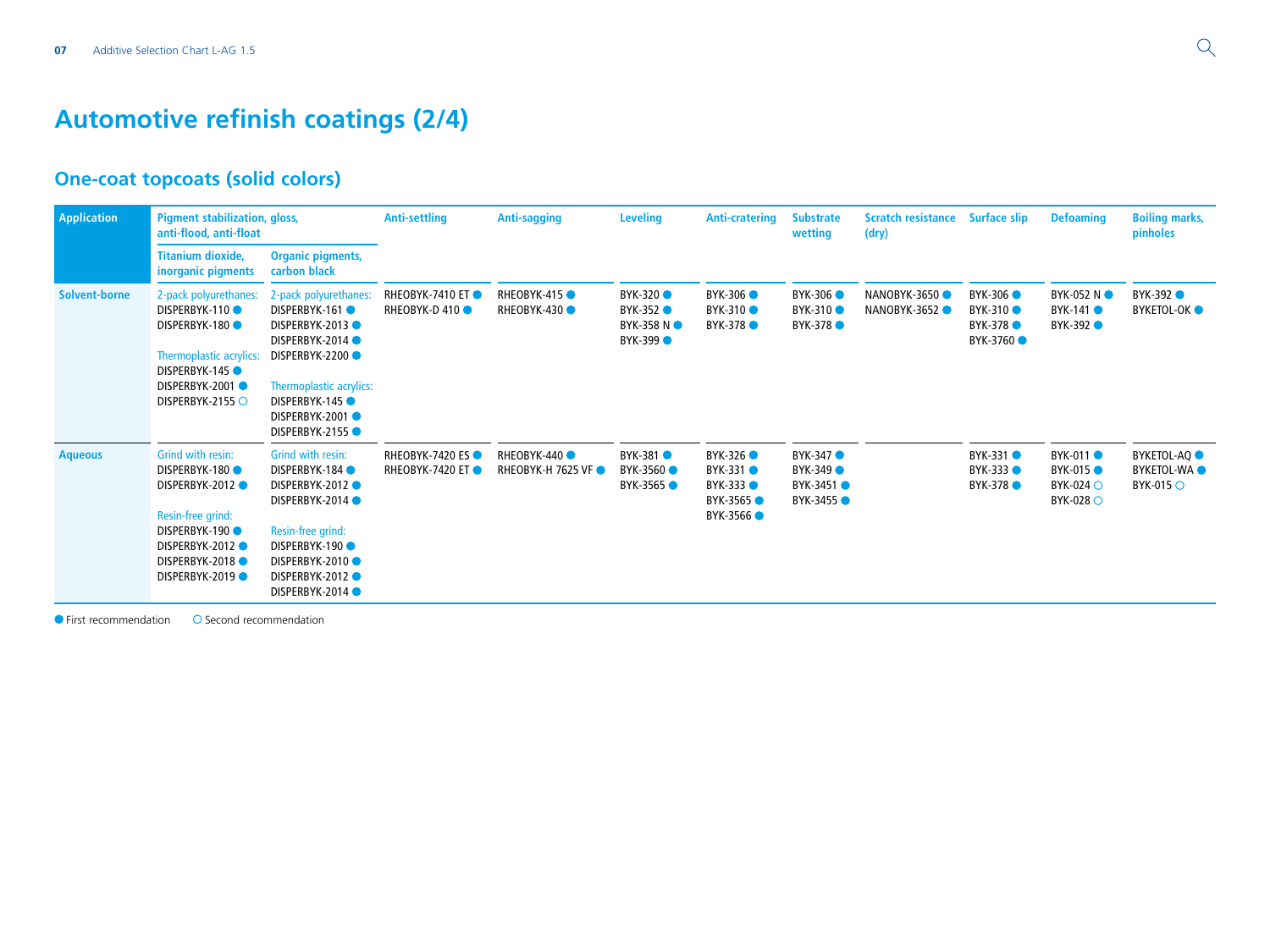# **Automotive refinish coatings (3/4)**

#### **Basecoats**

| <b>Application</b>   |                                                                                                                                                          | Pigment stabilization, gloss, anti-flood, anti-float                                                                                                 |                                                           | <b>Anti-settling</b>                                                                                         | <b>Anti-sagging</b>                  | <b>Leveling</b>              | Anti-                                          | <b>Substrate</b>                | <b>Defoaming</b>                                               | <b>Boiling marks,</b>                                                   | <b>Effect pigment</b>                                                                                                          | Increase of              |
|----------------------|----------------------------------------------------------------------------------------------------------------------------------------------------------|------------------------------------------------------------------------------------------------------------------------------------------------------|-----------------------------------------------------------|--------------------------------------------------------------------------------------------------------------|--------------------------------------|------------------------------|------------------------------------------------|---------------------------------|----------------------------------------------------------------|-------------------------------------------------------------------------|--------------------------------------------------------------------------------------------------------------------------------|--------------------------|
|                      | <b>Titanium dioxide,</b><br>inorganic pigments                                                                                                           | <b>Organic pigments,</b><br>carbon black                                                                                                             | <b>Effect pigments</b>                                    |                                                                                                              |                                      |                              | cratering                                      | wetting                         |                                                                | <b>pinholes</b>                                                         | orientation                                                                                                                    | surface energy           |
| <b>Solvent-borne</b> | DISPERBYK-110<br>DISPERBYK-180<br><b>DISPERBYK-2026●</b>                                                                                                 | <b>With CAB:</b><br>DISPERBYK-2000<br>DISPERBYK-2001<br><b>Without CAB:</b><br>DISPERBYK-161<br>DISPERBYK-2000<br>DISPERBYK-2013<br>DISPERBYK-2200   | DISPERBYK-110<br>DISPERBYK-162 ●                          | RHEOBYK-7410 ET ●<br>RHEOBYK-D 410<br>Wax:<br>CERATIX 8561 ●<br><b>CERATIX 8563</b><br><b>CERATIX 8566 O</b> |                                      | BYK-315 NO<br>BYK-320 ●      | BYK-3550                                       | BYK-320 ●<br>BYK-331 ●          | BYK-322 ●                                                      | BYK-392 <b>O</b>                                                        | <b>CERAFAK 103</b><br><b>CERAFAK 106 O</b><br><b>CERAFAK 110</b><br>CERATIX 8561<br><b>CERATIX 8563</b><br><b>CERATIX 8566</b> | BYK-3566                 |
| <b>Aqueous</b>       | Grind with resin:<br>DISPERBYK-180<br>DISPERBYK-2012<br>Resin-free grind:<br>DISPERBYK-190<br>DISPERBYK-2012<br><b>DISPERBYK-2018●</b><br>DISPERBYK-2019 | Grind with resin:<br>DISPERBYK-184<br>DISPERBYK-2012<br>Resin-free grind:<br>DISPERBYK-190<br>DISPERBYK-2010<br>DISPERBYK-2012 ●<br>DISPERBYK-2014 ● | DISPERBYK-180<br><b>DISPERBYK-192 ●</b><br>DISPERBYK-2060 | RHEOBYK-7420 ES ●<br><b>RHEOBYK-7420 ET●</b>                                                                 | AQUATIX 8421<br>LAPONITE-RD <b>O</b> | <b>BYK-381</b> ●<br>BYK-3565 | BYK-326 ●<br>BYK-349<br>BYK-3565<br>BYK-3566 ● | BYK-346<br>BYK-347<br>BYK-349 ● | BYK-011 ●<br><b>BYK-015 ●</b><br>BYK-028 $\circ$<br>BYK-1710 O | <b>BYKETOL-AQ</b><br><b>BYKETOL-WA</b><br>$BYK-015$ $\circlearrowright$ | AQUATIX 8421<br>LAPONITE-RD <sup>O</sup><br>RHEOBYK-440                                                                        | BYK-3565 ●<br>BYK-3566 ● |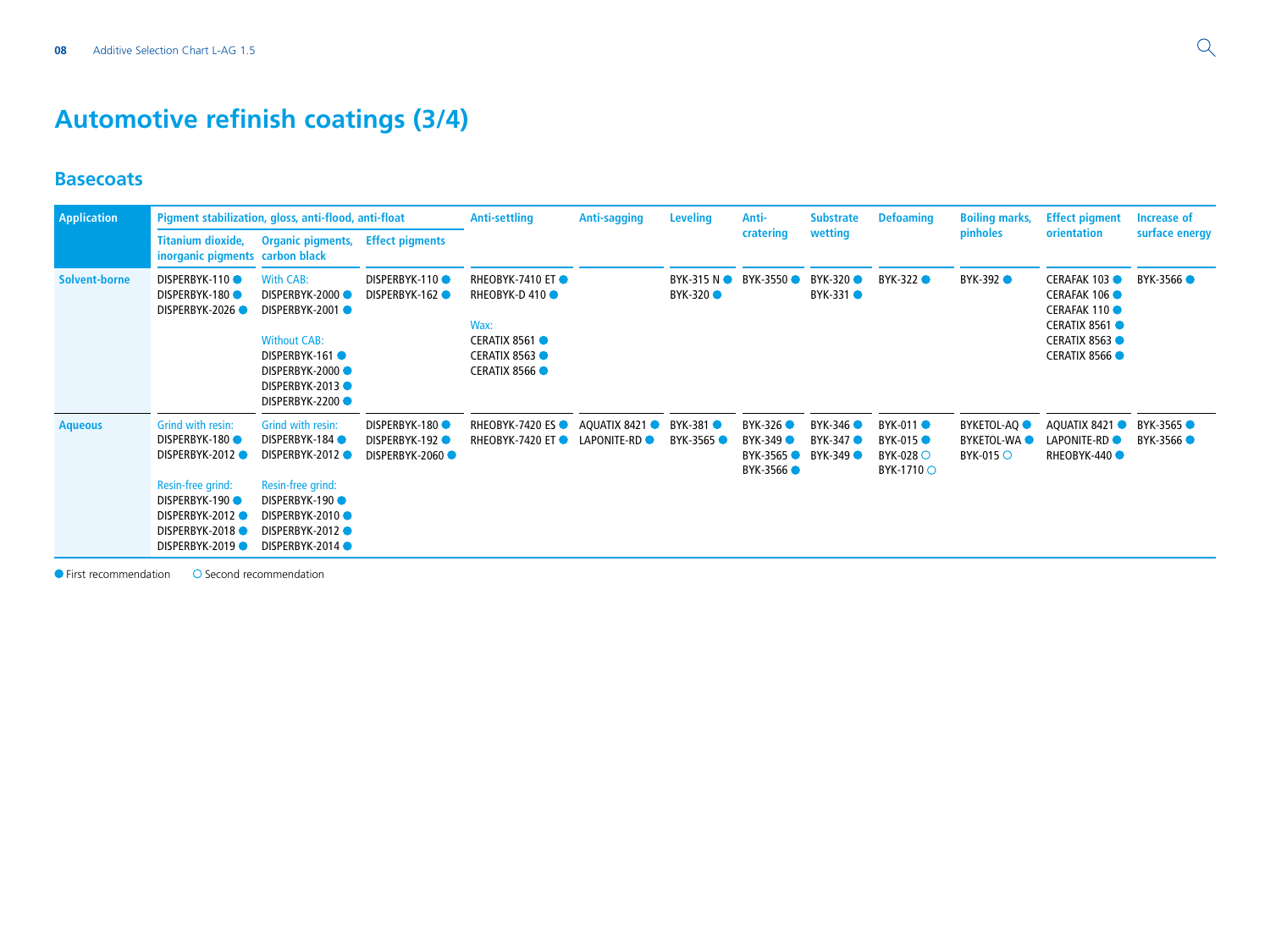# **Automotive refinish coatings (4/4)**

#### **Clearcoats**

| <b>Application</b> | Anti-sagging               | <b>Leveling</b>                                                 | Anti-cratering                                                | <b>Substrate wetting</b>                                  | <b>Scratch resistance</b><br>(dry) | <b>Surface slip</b>                                  | <b>Defoaming</b>                                                            | <b>Boiling marks, pinholes</b>                                             |
|--------------------|----------------------------|-----------------------------------------------------------------|---------------------------------------------------------------|-----------------------------------------------------------|------------------------------------|------------------------------------------------------|-----------------------------------------------------------------------------|----------------------------------------------------------------------------|
| Solvent-borne      | RHEOBYK-415<br>RHEOBYK-430 | BYK-315 NO<br>BYK-326 ●<br>BYK-355 ●<br>BYK-358 NO<br>BYK-399 ● | BYK-306 ●<br>BYK-310 ●<br>BYK-378 ●<br>BYK-3550 ●<br>BYK-3568 | BYK-306 ●<br>$BYK-331$ $\bullet$<br>BYK-378 ●<br>BYK-3568 | NANOBYK-3650<br>NANOBYK-3652       | BYK-306 ●<br>BYK-310<br>BYK-378<br>BYK-3760 ●        | BYK-141 ●<br>BYK-392 <sup>O</sup>                                           | BYK-352 ●<br>BYKETOL-OK O                                                  |
| <b>Aqueous</b>     | <b>RHEOBYK-H 7625 VF ●</b> | BYK-381 ●<br>BYK-3565<br>BYK-326 $\circ$                        | BYK-331<br>BYK-333 <b>O</b><br>BYK-378 $\circ$                | BYK-347 ●<br>$BYK-349$                                    |                                    | BYK-331 ●<br>BYK-333 <sup>O</sup><br>BYK-378 $\circ$ | BYK-011 ●<br><b>BYK-015●</b><br>$BYK-028$ $\circlearrowright$<br>BYK-1710 ○ | BYKETOL-AQ <b>O</b><br><b>BYKETOL-WAO</b><br>$BYK-015$ $\circlearrowright$ |